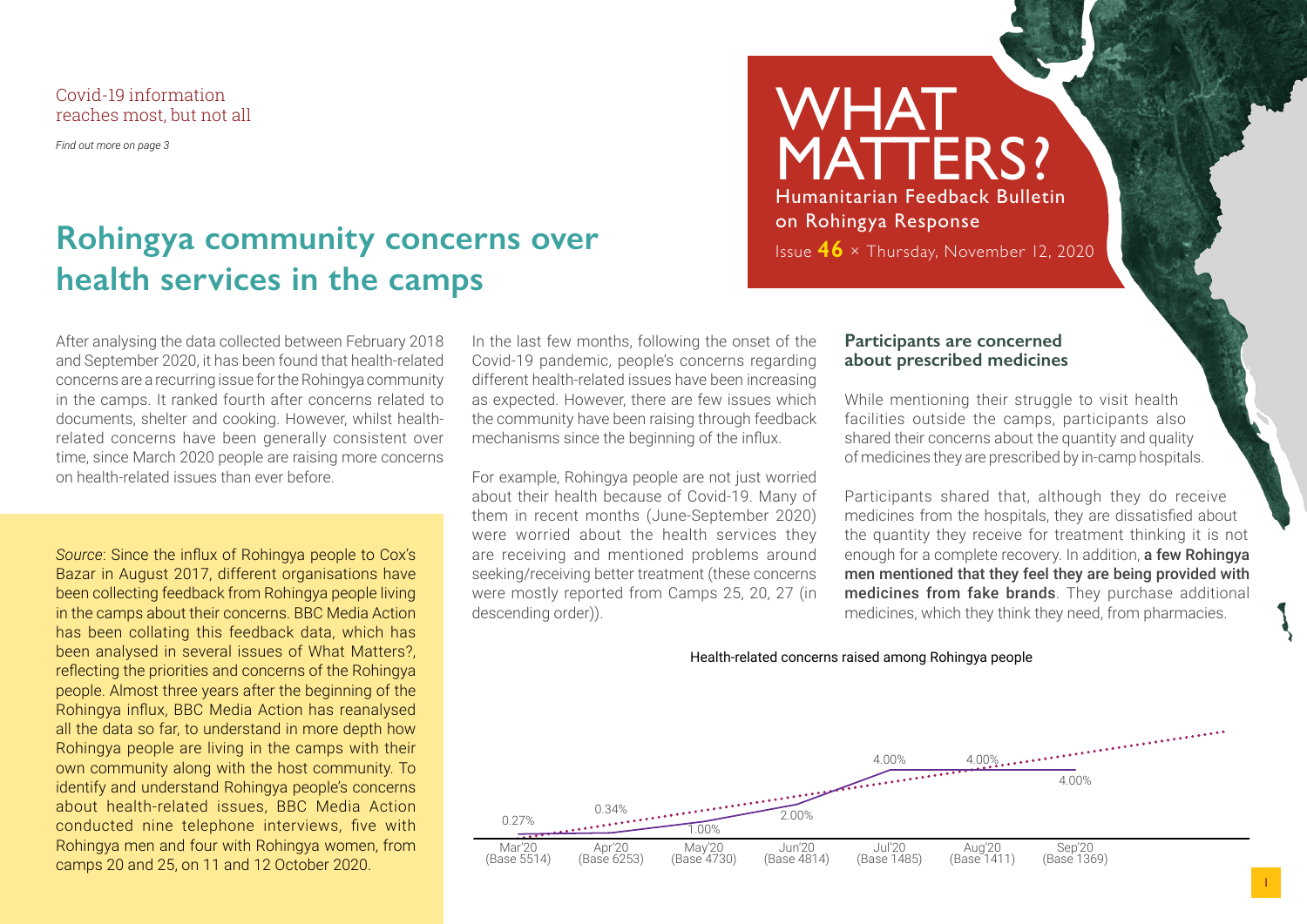#### **Local Rohingya "quacks" are believed to be more effective than the in-camp doctors**

People within the Rohingya community believe that they will have a faster recovery as a result of treatment from ayunku (a local term the Rohingya community use to refer to 'quacks', or people providing medicines or treatments without formal medical training). Many of these traditional ayunku have clinics in the camps. Some Rohingya women believe they recover more quickly because they are given injections as part of the treatment from ayunku, the medicine for which is brought in from Myanmar. Each visit costs BDT 100 – 250.

#### The medicines given by the Rohingya quacks (ayunku) is better than what we receive from the incamp hospitals. Our neighbours go there as well."

– Rohingya woman, 38, camp 25

When people do visit the NGO-run hospitals or health facilities in the camps, the Rohingya people said it takes a long time to see the doctor as many other people are waiting to be seen. They find this tiring, and it is incredibly difficult for people who have diabetes, older people and mothers with a new-born child to wait for a consultation.

#### **Lack of adequate healthcare facilities in the camps**

There is a perception amongst the Rohingya community that the hospitals and health facilities that are located outside the camps provide better quality care. This belief is based on their own experiences or because they have heard this from neighbours and relatives. This includes higher quality check-ups and healthcare, including treatment for acute illnesses, as well as receiving better medication. Participants said they wanted to go to hospitals at Cox's Bazar or Chittagong to receive services such as diagnostic tests and treatments for severe diseases if necessary.

A neighbour of mine once went to Cox's Bazar for treatment. When he came back, he told us that treatment at Cox's Bazar is better than the camp hospitals. So, I think if any of my family members get serious health issues then I will go there."

– Rohingya man, age- 25, Camp 20

 I really want to go to doctors outside the camp to do a check-up. There, people can do computertests which can identify problems in the bodies."

– Rohingya woman, 37, camp 20

 People get cured and treated if they are taken outside. My friend's mother was taken to a hospital at Cox's Bazar due to her kidney problems. She recovered after that."

– Rohingya woman, 22, camp 20

Participants said that treatment for general illnesses such as stomachache, body ache, diarrhoea, fever, cold, gastric pains, blood pressure, maternity health problems, neonatal and children's health problems, and skin diseases are widely available inside the camps. However, treatment for acute illnesses related to the kidney, liver, gallbladder, and diabetes is only available in certain specialised hospitals in the camps. As a result, they often need to seek treatment from a hospital located in a different camp than the one they live in. In cases of emergencies and where there is a lack of facilities to treat certain cases of acute illness within the camps, Rohingya people consider the option of going outside the camp to hospitals based in Cox's Bazar or Chittagong.

When a patient's health condition deteriorates, they are often referred to hospitals in Cox's Bazar by doctors at the health clinics in the camps. They also need permission from the Camp in Charge (CiC) office. However, unless they are referred from an in-camp hospital and receive permission from the CiC, they are unable to get those services. At the same time, there are some cases where the CiC allows critically ill Rohingya people to go to a hospital outside the camps without any referral and participants also said some people still manage to go to those hospitals without a referral by paying officers at the check-post.

If people have very bad diseases then they go to hospitals outside the camp. I don't have one, and so I don't go."

– Rohingya woman, 38, camp 25

If they don't have references from hospitals, some people bribe officers at the check-post and get to those hospitals. Or sometimes if CiC sees the person is critically ill but doesn't have a reference, they will permit that person to go."

– Rohingya woman, age 22, camp 20

#### **The poorest and most vulnerable often cannot afford the higher level of healthcare**

Some participants also mentioned that only those who are well-off could afford to pay for those healthcare services outside the camps. According to one participant, some Rohingya people receive money from their relatives living abroad, and these people often decide to go for treatment outside the camps. Those who do not get any financial support from their relatives, for getting better treatment for acute illnesses, try to manage money either by taking out loans or selling gold jewellery.

We want to go for treatment outside the camp, but can we go there? Is it possible? We cannot afford to pay for that and also, we don't have permission to go there. We cannot simply follow our wish"

– Rohingya woman, age 38, camp 25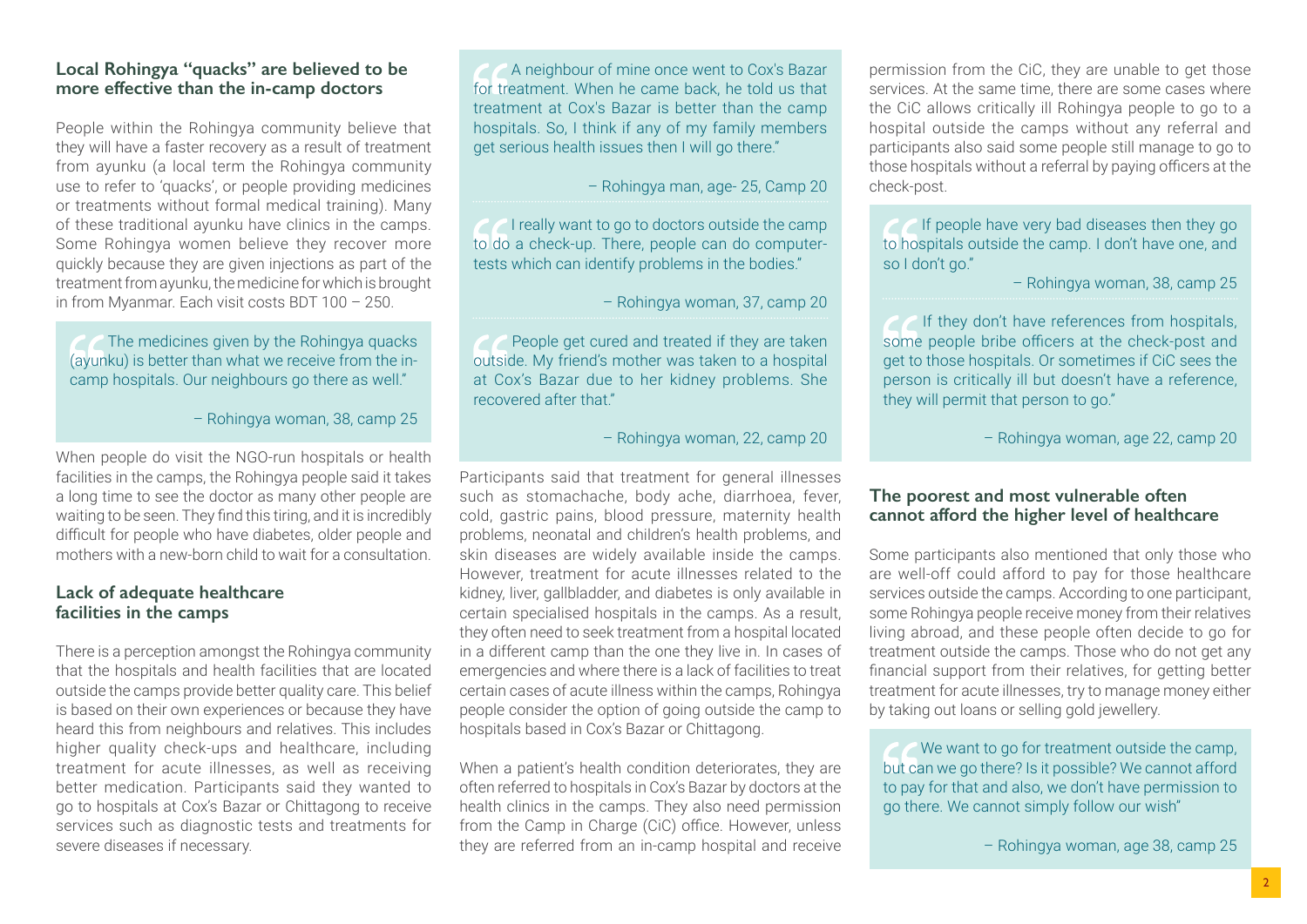# Covid-19 information reaches most, but not all



*Source*: To understand current community perspectives and experiences in the camps, particularly in relation to information needs in the context of Covid-19, Translators without Borders conducted interviews over the phone with 10 men and 10 women from the Rohingya community. The interviews took place in late September and early October 2020.

#### **The Rohingya community would like specific information in formats they understand (TWB)**

Since the outset of the pandemic in Bangladesh, camp residents have received regular information from the authorities and NGOs about Covid-19. Consequently, most people living in the camps are now aware of the dangers posed by Covid-19. However, five months after the first cases were confirmed in the camps, some community members still don't follow official advice. Others have specific information needs which are not being met. To gather insight into the information experiences and needs of the camp communities, TWB interviewed 20 Rohingya people living across 11 camps.



#### **Not everyone is getting the message**

Most members of the Rohingya community interviewed are aware of the dangers of Covid-19 and are taking steps to protect themselves. Most households in the camps have received advice on social distancing, wearing face masks and regular hand-washing. However, those interviewed also placed significant emphasis on other strategies. For instance, six interviewees placed great importance on regular bathing and cleaning of the home, both sensible practices. Five interviewees saw prayer and faith in God as important means of protection from the virus.

 Only Almighty Allah can protect us from this pandemic disease."

– Rohingya man, mid-thirties, camp 9

 What can we do, this [coronavirus] is from God, and God alone can take it back, no human can do it. Thanks to God, the disease seems to be getting better in Bangladesh. We were hearing from the television or Facebook that the disease was increasing day by day, but it seems to be stable now."

– Rohingya man, early thirties, camp 7

Some interviewees believed that the threat of the virus has reduced. Others incorrectly believed that there have been no Covid-19 cases in the camps. Two interviewees incorrectly suggested that drinking hot water helps

prevent and treat Covid-19. One interviewee was frustrated with such views. They noted that many people are taking extensive steps to protect their families, and are critical of those in the community who disregard official advice regarding the virus.

To protect against this virus, we always drink hot water at home."

– Rohingya woman, early forties, camp 7

 I'm personally not worried about the coronavirus (…) we haven't had any infected cases in the camps yet."

– Rohingya man, late forties, camp 13

*C* I think that in my community, people are not concerned about the coronavirus. Some people have changed (their behaviour) here, and some have not. They don't even believe that coronavirus is harmful to them, and they think everything is a rumour. And some people don't go out (from their homes) because of this virus, and they are very much afraid. They are praying to protect themselves from this virus, and they are maintaining social distance from each other. That's all (they are doing)."

– Rohingya woman, late twenties, camp 5